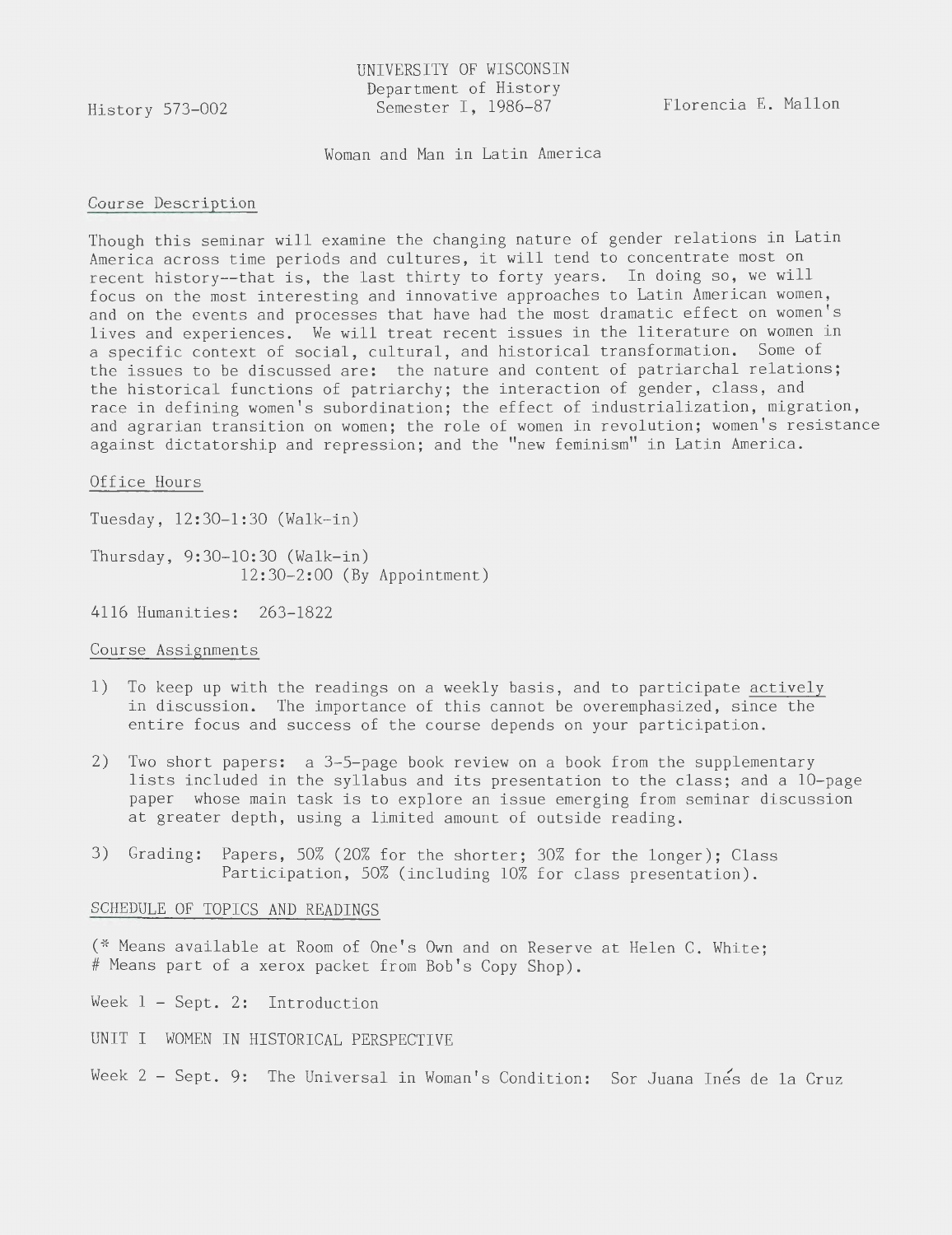- Reading: \*Margaret Sayers Peden (ed.), <u>A Woman of Genius: The Intellectual</u> Autobiography of Sor Juana Ines de la Cruz (Salisbury, CT: Lime Rock Press, 1982).
	- #Sor Juana Inés de la Cruz, Selected poems in translation, in Aliki and Willis Barnstone, A Book of Women Poets from Antiquity to Now (New York: Schoeken Books, 1980), especially "She Attempts to Refute..." and "She Proves the Inconsistency..."
	- #Octavio Paz, "Juana Ramírez" (including Translator's Note), Signs, 5:1 (Autumn 1979), 78-97.
	- #Electa Arenal, "Comment on Paz's 'Juana Ramírez', Signs, 5:3 (Spring 1980), 552-55.
- Week 3 Sept. 16: Women, Culture Contact, and Colonization
	- Reading: \*Yolanda and Robert Murphy, Women of the Forest (New York: Columbia University Press, 1974).
- Week 4 Sept. 23: Women and the Transition to Capitalism
	- Reading: #Ramon Gutiérrez, "Honor Ideology, Marriage Negotiation, and Class-Gender Domination in New Mexico, 1690-1846," Latin American Perspectives, 12:1 (Winter 1985), pp. 81-104.
		- #Florencia E. Mallon, "Patriarchy and the Transition to Capitalism in Central Peru, 1860-1950," Feminist Studies, forthcoming.
- UNIT II WOMEN AND DEVELOPMENT
- Week 5 Sept. 30: Women and Development: An Overview and Panel Discussion

Common Reading:

- #Lourdes Benería and Gita Sen, "Accumulation, Reproduction, and Women's Role in Economic Development: Boserup Revisited," Signs, 7:2 (Winter 1981), 279-98.
- #Carmen Diana Deere and Magdalena Leon de Leal, "Peasant Production, Proletarianization, and the Sexual Division of Labor in the Andes," Signs, 7:2 (Winter 1981), 338-60.
- #Helen I. Safa, "Runaway Shops and Female Employment: The Search for Cheap Labor," Signs, 7:2 (Winter, 1981), 418-33.

#### Book Review Reading:

- A) Women in Agriculture
	- 1) Laurel Herbenar Bossen, The Redivision of Labor: Women and Economic Choice in Four Guatemalan Communities (Albany: SUNY Press, 1984).
	- 2) Susan C. Bourque and Kay B. Warren, Women of the Andes: Patriarchy and Social Change in Two Peruvian Towns (Ann Arbor: The University of Michigan Press, 1981).
	- 3) Carmen Diana Deere and Magdalena Leon de Leal, Women in Andean Agriculture (Geneva: ILO, 1982).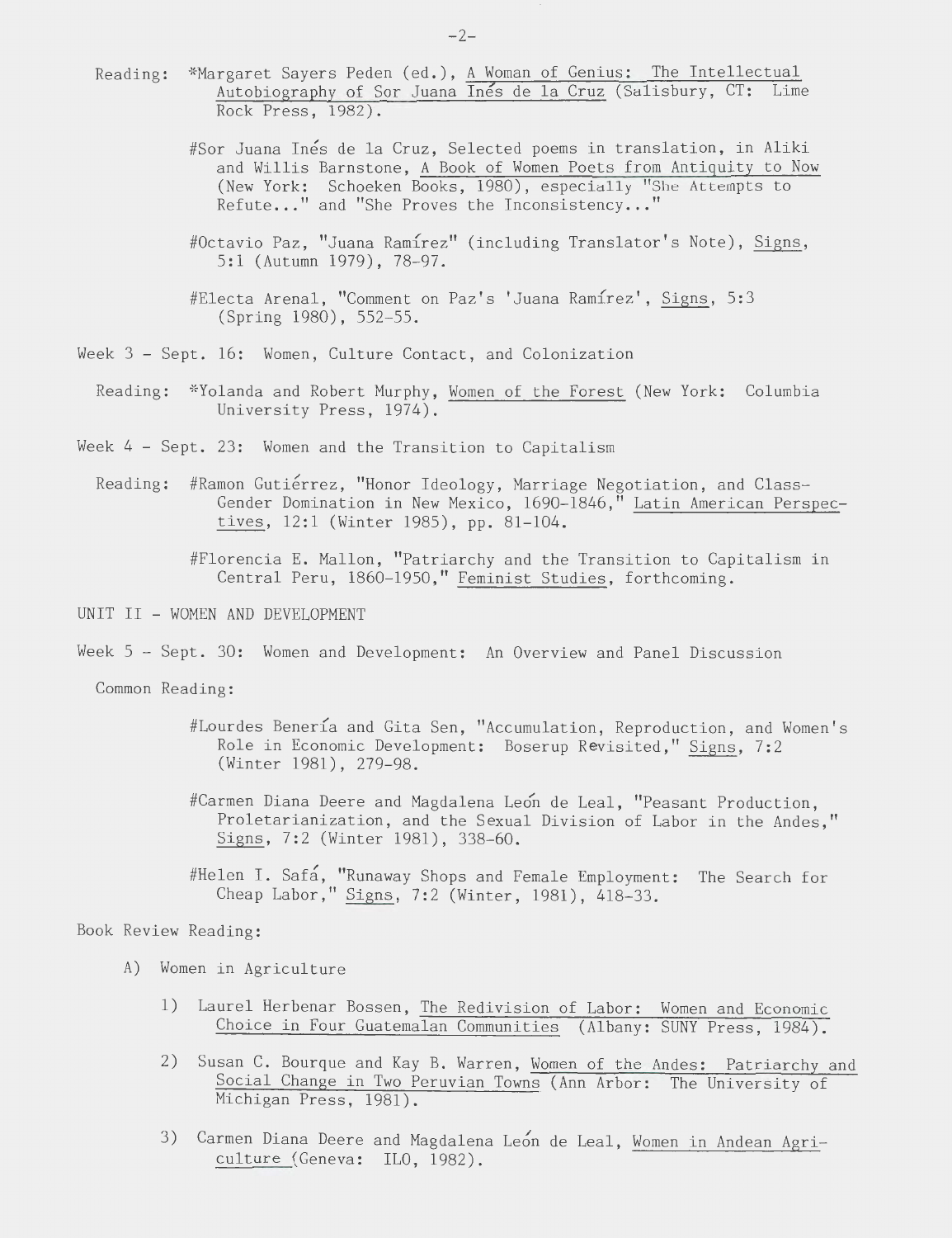- B) Indigenous Women
	- 1) Audrey Bronstein, The Triple Struggle (Boston: South End Press, 1983).
	- 2) Mary Lindsay Elmendorf, Nine Mayan Women: A Village Faces Change (Cambridge, Mass.: Schenkman Publishing Co., 1976).
	- 3) Jane Holden Kelley, Yaqui Women: Contemporary Life Histories (Lincoln, Nebraska: University of Nabraska Press, 1978).
- C) Women and Work
	- 1) Ximena Bunster and Elsa M. Chaney, Sellers and Servants: Working Women in Lima, Peru (New York: Praeger Publishers, 1985).
	- 2) June Nash, Helen Safa and Contributors, Women and Change in Latin America (South Hadley, Mass.: Bergin and Garvey Publishers, 1986), Parts I and III.
	- 3) Nash and Safa, Parts I, II, and IV.

Week 6 - Oct. 7: Women Household, and Industrialization

Reading: \* Domitila Barrios de Chungara, Let Me Speak! Testimony of Domitila, a Woman of the Bolivian Mines (New York: Monthly Review Press, 1978). \*\*\*Book Reviews From Week 5 Are Due On Friday, Oct. 10\*\*\*

Week 7 - Oct. 14: Women in the Labor Force: The Export Industries

Reading: \*María Patricia Fernández Kelly, For We Are Sold, I and my People: Women and Industry in Mexico's Frontier (Albany: SUNY Press, 1983).

UNIT III - WOMEN AND REVOLUTION

Week 8 - Oct. 21: Women and Revolution: Overview and Panel Discussion

Common Reading: #Lourdes Arguelles and B. Ruby Rich, "Homosexuality, Homophobia, and Revolution: Notes Toward an Understanding of the Cuban Lesbian and Gay Male Experience," Parts I and II, Signs: Journal of Women in Culture and Society, 9:4 (Summer 1984), pp. 683-99, and 11:1 (Autumn 1985), pp. 120-36.

- #Carlos Alberto Montaner, "Comment on Arguelles and Rich's 'Homosexuality, Homophobia and Revolution...'", and Reply by Arguelles and Rich, Signs, 11:2 (Winter 1986), pp. 415-16.
- #Isabel Larguía and John Dumoulin, "Women's Equality and the Cuban Revolution," in Nash and Safa, Women and Change, pp. 344-68.
- # Maxine Molyneux, "Mobilization Without Emancipation? Women's Interests, the State, and Revolution in Nicaragua," Feminist Studies, 11:2 (Summer 1985), pp. 227-54.

Book Review Reading:

- A) Cuba
	- 1) Margaret Randall, Cuban Women Now: Interviews with Cuban Women (Toronto: The Women's Press, 1974).
	- 2) Margaret Randall, Women in Cuba: Twenty Years Later (New York: Smyrna Press, 1981).
	- 3) "Packet" on Cuba:

Lourdes Casal, "Revolution and Conciencia: Women in Cuba," in Carol R. Berkin and Clara M. Lovett, Women, War, and Revolution (New York: Holmes and Meier, 1980), 183-206.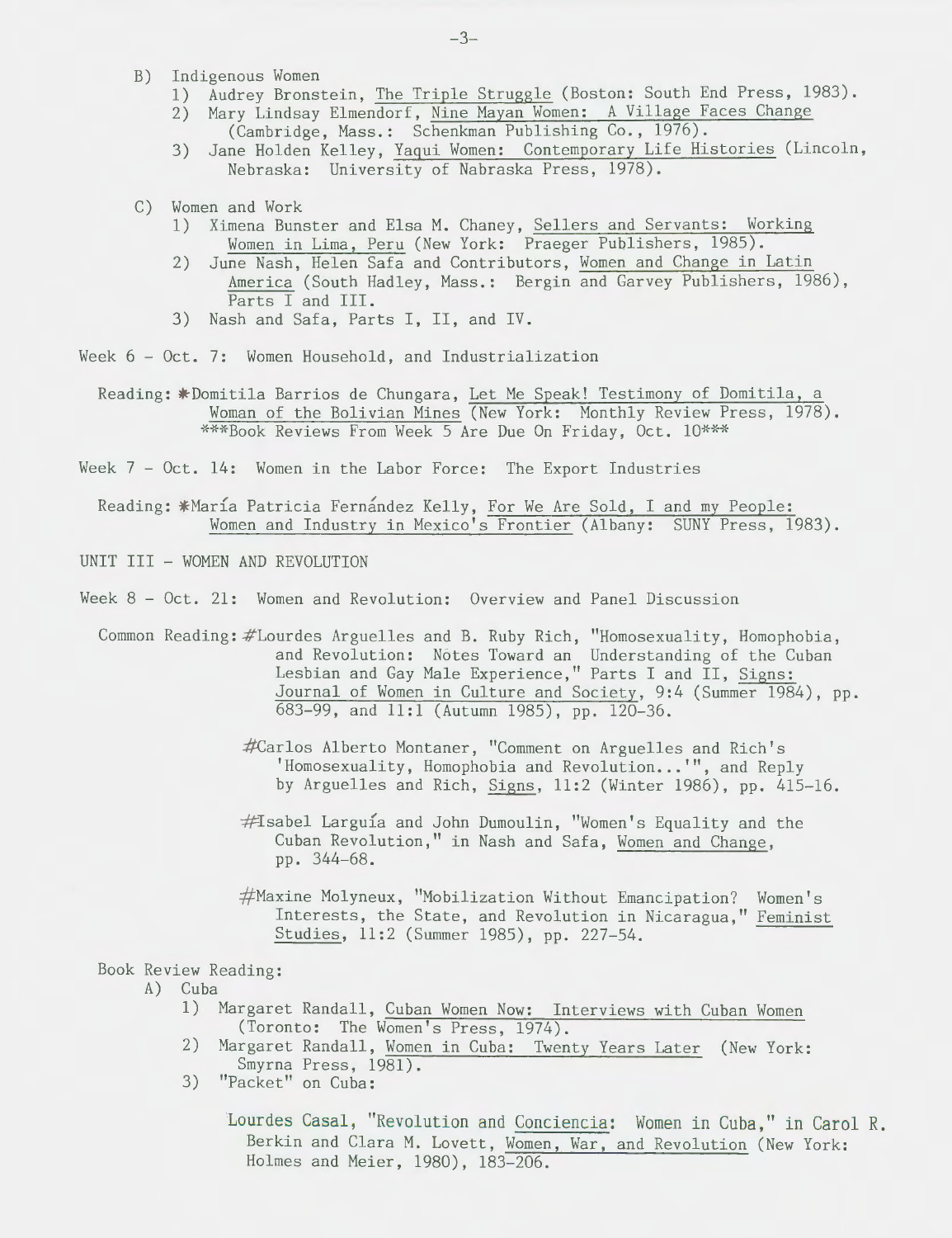- Carrollee Bengelsdorf and Alice Hageman, "Emerging From Underdevelopment: Women and Work in Cuba," in Zillah R. Eisenstein (ed.), Capitalist Patriarchy and the Case for Socialist Feminism (New York: Monthly Review Press, 1979), 271-95.
- Elizabeth Croll, "Rural Production and Reproduction: Socialist Development Experiences," in Eleanor Leacock and Helen Safa (eds), Women's Work: Development and the Division of Labor by Gender (South Hadley, Mass: Bergin and Garvey Publishers, 1986), pp. 224-52.
- Geoffrey E. Fox, "Honor, Shame, and Women's Liberation in Cuba: Views of Working-Class Emigre Men," in Ann Pescatello (ed.), Female and Male in Latin America (Pittsburgh: University of Pittsburgh Press, 1978), pp. 273-90.
- 4) Allen Young, Gays under the Cuban Revolution (San Francisco: Grey Fox Press, 1981).
- B) Nicaragua
	- 1) Margaret Randall, Doris Tijerino: Inside the Nicaraguan Revolution (Vancouver, B.C.: New Star Books, 1978).
	- 2) "Packet" on Nicaragua: Norma Stoltz Chinchilla, "Women in Revolutionary Movements: The Case of Nicaragua," ms., 1981.
		- Susan Ramirez-Horton, "The Role of Women in the Nicaraguan Revolution," in Thomas W. Walker (ed.), Nicaragua in Revolution (New York: Praeger Publishers, 1982), pp. 147-59.
		- Jane Deighton, Rossana Horsley et al., Sweet Ramparts: Women in Revolutionary Nicaragua (London: War on Want and the Nicaraguan Solidarity Campaign, 1983).
- Week 9 Oct. 28: Women in Cuba
	- Reading: \*Oscar and Ruth Lewis and Susan Rigdon, Four Women: Living the Revolution (Chicago: University of Illinois Press, 1977), pp. 3-433.
- Week 10 Nov. 4: Women in Nicaragua
	- Reading: \*Margaret Randall, Sandino's Daughters (Vancouver, B.C.: New Star Books, 1981).

\*\*\*Book Reviews From Week 8 Are Due On Friday, Nov. 7\*\*\*

- Week 11 Nov. 11: The New Feminine Testimonial: Women Revolutionary Poets
	- Reading: #Electa Arenal, "Two Poets of the Sandinista Struggle," Feminist Studies, 7:1 (Spring 1981), 19-27.

#Gioconda Belli, "To Commandante Marcos," FS, 34-36.

#Claribel Alegria, "Flowers from the Volcano" and "It's Growing Late, Doctor," in Claribel Alegría, Flowers from the Volcano, trans. Carolyn Forche (Pittsburgh: University of Pittsburgh Press, 1982), 44-51, 56-61.